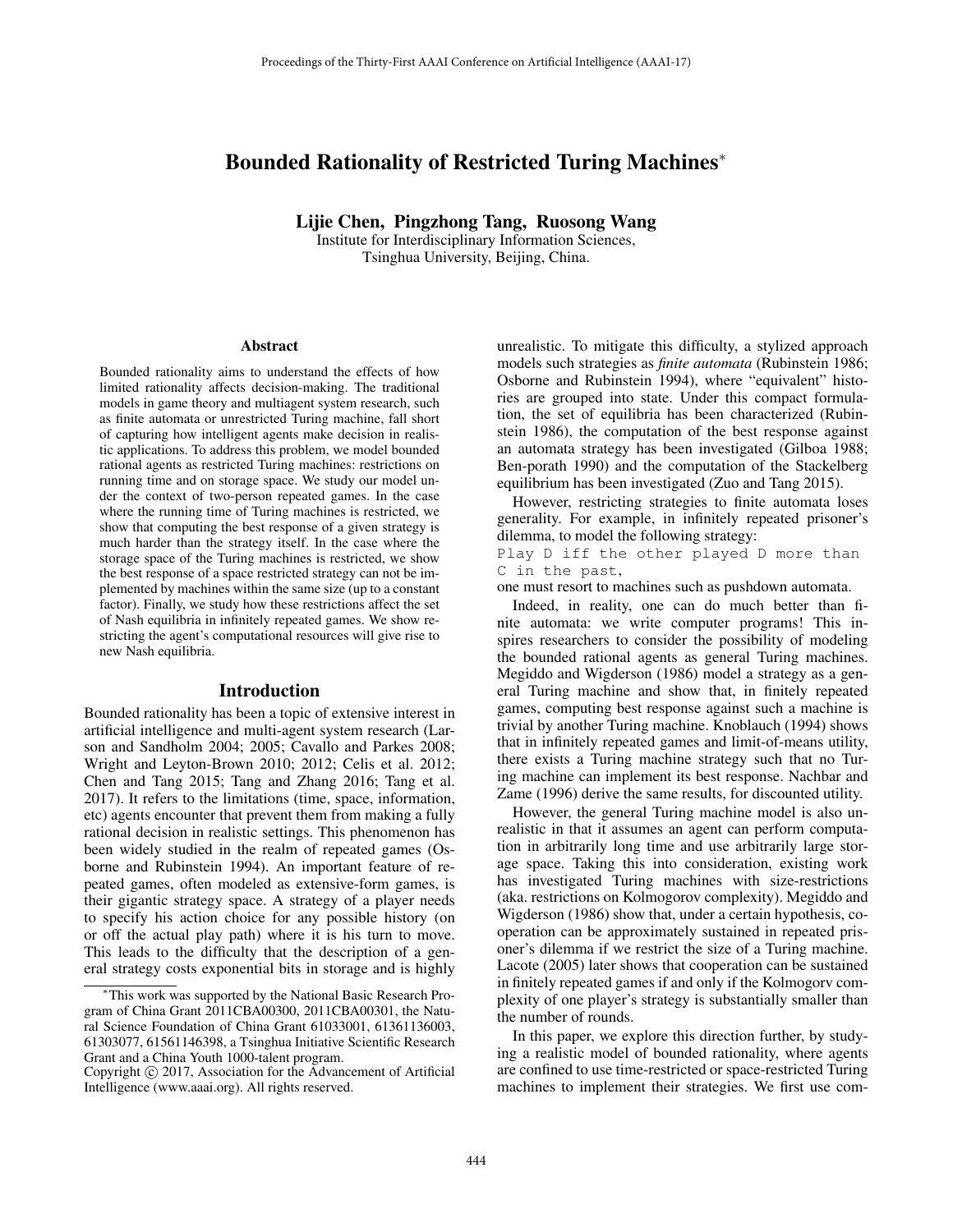putational complexity models to rigorously define time and space restrictions. We then study the important game theoretical question of how to compute and implement the best response of such a restricted Turing machine.

For time-restricted case. We show that computing best response against a strategy whose running time is bounded by a polynomial in the number of rounds is NP-complete, more generally, computing best response against a strategy with oracle access to a  $\sum_{i=1}^{P} complete$  language whose running time is bounded by a polynomial in the number of rounds is  $\sum_{i=1}^{P}$ -*complete*. Readers may refer to the full version of this paper or a standard computational complexity textbook this paper or a standard computational complexity textbook (e.g., (Arora and Barak 2009)) for the definition of complexity class  $\sum_{i}^{P}$ .<br>The above

The above results suggest that finding the best response of a strategy is harder than the strategy itself. It also suggests even if your opponent runs some polynomial time algorithm to decide its decision, you might not be able to efficiently find the best response against him under the conjecture that  $P \neq NP$ .

We study the space-restricted case under two natural models and show that, computing its best response is PSPACE-complete. We also show that under one of these models, implementing a strategy's best response requires a super linear expansion in strategy size under a certain reasonable complexity conjecture.

Those results suggest that, in contrast to time-restricted case, finding the best response in polynomial space is possible, but implementing them with linear expansion in size is impossible.

The second question we study is that, if both players have bounded rationality and this is common knowledge, how does it affect on the play of the game? More specifically, how does it change the set of the Nash Equilibria? We show that, in infinitely repeated games, interesting new equilibria will emerge. The intuition behind this result is as follows: For certain strategies, when assuming unbounded computational power of the opponent, these strategies will yield low utilities; however, knowing (by the common knowledge assumption) that the opponent is restricted, these strategies guarantee high utilities and can emerge as new Nash equilibrium! The proof of this part is quite nontrivial and is of independent interest.

## Preliminaries

#### Repeated Games

In this paper, we focus on two-person repeated games.

**Definition 1.**  $G = \langle S_1, S_2, u_1, u_2 \rangle$  *is a two-person game in normal form.*  $S_i$  *is the finite set of actions for player i and*  $u_i : S_1 \times S_2 \to \mathbb{R}$  *is the utility function for player i.* 

**Definition 2.** A super game  $G<sup>n</sup>$  consists of *n* consecutive *repetitions of a stage game* G*. At the* t*-th repetition, each player's strategy is to choose an action based on the history plays in rounds*  $1 \ldots t - 1$ *. That is, a player's strategy in the super game is a function that maps the set of all possible histories to the set of actions.*

Table 1: Payoff matrix of Prisoner's Dilemma

**Definition 3.** *In a super game*  $G<sup>n</sup>$ *, denote*  $s<sub>i</sub>$  *as the strat-egy of player i*. The utility for player *i* is  $U<sub>i</sub>(s<sub>1</sub>, s<sub>2</sub>)$  =  $\sum$ *egy of player i. The utility for player i is*  $U_i(s_1, s_2) = \sum_{t=1}^{n} u_i(a_{t,1}, a_{t,2})$ *, where*  $a_{t,i}$  *is the action of the player in tround t at round* t*.*

For ease of exposition, we consider the simplest nontrivial case where the stage game is the well-known Prisoner's Dilemma whose payoff matrix is given in Table 1. Sometimes we may call Prisoner's Dilemma PD game for short. In the remainder of this paper, we use  $G$  to denote the Prisoner's Dilemma. We call the two actions of a player *cooperate* and *defect*. Map cooperate to 1 and defect to 0, a strategy is then equivalent to a function:  $\{0,1\}^* \rightarrow \{0,1\}.$ 

For brevity, we denote *Turing machine, deterministic Turing machine and nondeterministic Turing machine* by TM, DTM and NTM, respectively. We assume basic knowledge in computational complexity. Readers can refer to the full version of this paper for a list of self-contained conceptions and definitions related to computational complexity, e.g., the definition of time constructible function, the time/space restricted complexity class DTIME, NTIME, DSPACE, NSPACE, PSPACE and LOGSPACE, the polynomial hierarchy (PH) with related complete problem  $\sum_i^P$  **SAT** and the definition of oracle machine P<sup>O</sup>.

We first formally define the language a specific strategy.

Definition 4. *For a strategy* s*, define the language of* s *to be the set of histories based on which* s *plays cooperate. Here the history of a repeated game before the* t*-th round is the string*  $a_{1,1}, a_{1,2}, a_{2,1}, a_{2,2}, \ldots, a_{t-1,1}, a_{t-1,2}$  *in which*  $a_{i,j}$ *is the action that the player* j *takes in round* i*. We say a* TM M *implements a strategy* s *if* M *decides the language of* s*.*

We define a strategy's complexity by its language's complexity class.

Definition 5. *Let* <sup>C</sup> *be a complexity class. A strategy* s *is a* <sup>C</sup>*-strategy if the language of* s *belongs to* <sup>C</sup>*.*

Following the definition above, it is natural to further define time-restricted strategies like P-strategy and spacerestricted strategies like PSPACE-strategy, which will be studied in the following sections. Also, we say a strategy  $s$  is <sup>a</sup> TM-strategy if the language of s is a computable language.

#### Time-restricted Strategies

In this section, we study how much time resource is needed to find or implement a best response of a time-restricted strategy.

As we do not care about the amount of space resources used, implementing a best response of a particular strategy in a super game is simple as one can simply store the optimal action sequence and play according to that. Thus, we focus on studying the computational complexity of finding the best response in a super game  $G<sup>n</sup>$  against a time-restricted strategy.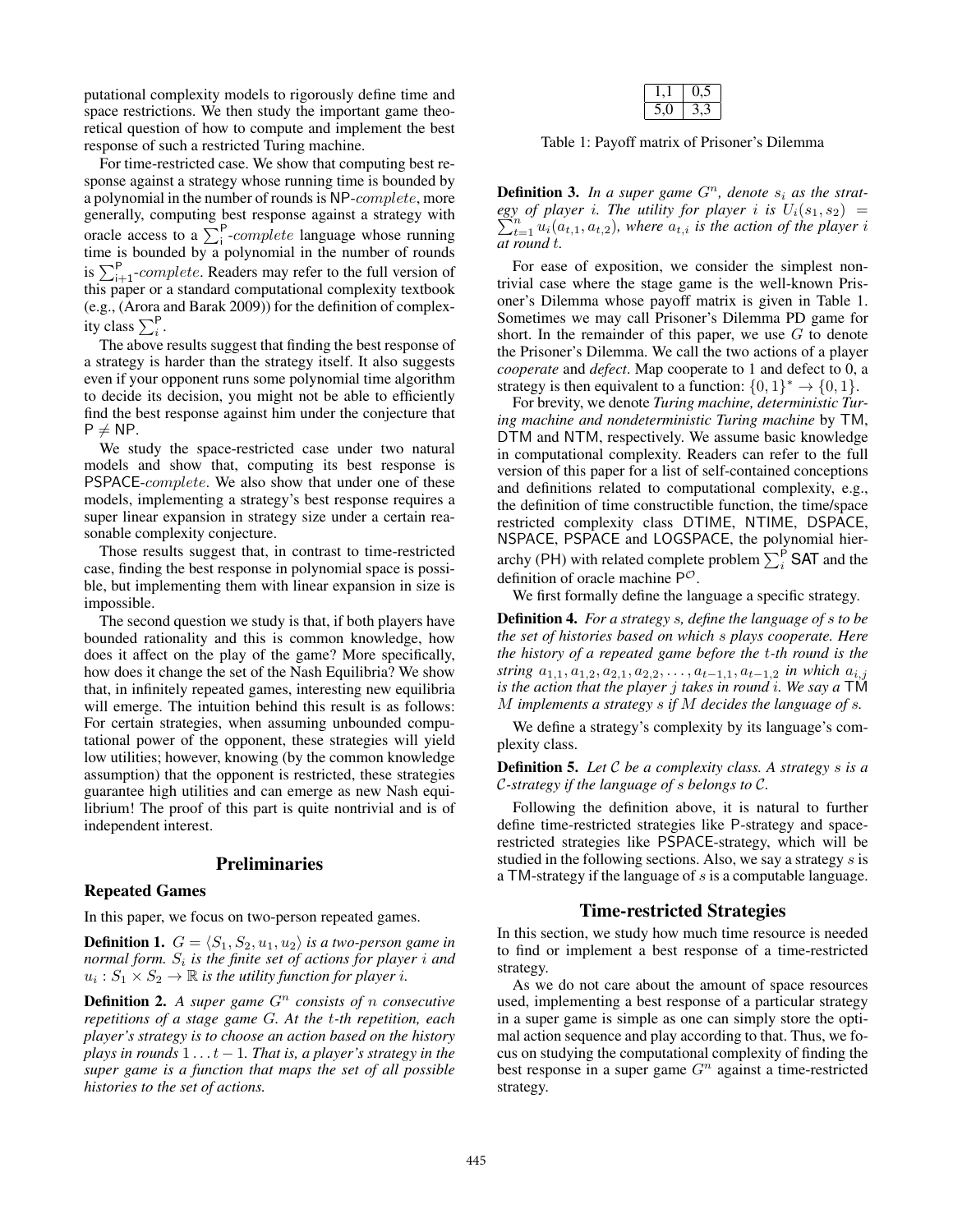Our plan of computing the best response of a polynomialtime strategy (i.e., P-strategy) consists of two steps. First, we compute the cumulative utility of the best response. Second, we construct the best response based on the utility computed during the first step.

The decision version of the first step is whether there exists a strategy that can gain at least utility  $k$  from the strategy represented by a polynomial-time TM M? However, this question is in fact not well defined. M may run in superpolynomial time, or even never halts. Meanwhile, by Rice theorem (Rice 1953), deciding whether a  $TM$  *M* runs in polynomial time or always halts on all inputs is uncomputable. Thus, to make this problem computable, we have to put some restriction onto it.

To address the issue mentioned, we resort to complexity theory and restrict the TM's running time explicitly by a time constructible function  $f$ .

Definition 6. *Let* f *be a time constructible function and* M *be a* TM*, define* <sup>M</sup>f *as a* TM *such that it runs* <sup>M</sup> *on input string* x of length n for  $f(n)$  *steps. During the*  $f(n)$  *steps, if* M halts, then  $M_f$  *return the output of*  $M$ *; otherwise*  $M_f$ *rejects.*

It is easy to see that  $M_f$  represents a strategy since it always halt. In addition, if  $\hat{f}$  is a polynomial,  $M_f$  is indeed a P-strategy.

Let  $f$  be a time constructible function, define the decision problem  $BR_f$  as follows.

**Definition 7.** BR<sub>f</sub> = { $\langle M, 1^n, k \rangle$ } such that there exists a *strategy that can gain at least utility* k *against the strategy*  $M_f$  *in the game*  $G^n$ .

Here we write  $n$  in unary form as if we write  $n$  in binary form instead, the best response sequence will have exponential length with respect to the input size.

We first show how to use an oracle to the decision problem to find the best response.

Lemma 1. *For a given strategy* M *whose running time is bounded by f, finding the best response sequence is in*  $P^{BR_f}$ *.*

With Lemma 1, it suffices to study the complexity of the decision problem  $BR_f$ . We have the following theorem.

**Theorem 1.** *There is a polynomial* f *such that*  $BR_f$  *is* NP-complete. For every polynomial  $f$ , BR<sub>f</sub> is in NP.

Our plan is to reduce  $\mathsf{SAT}$  to  $\mathsf{BR}_f$ . Given a CNF formula  $\varphi$ , the intuition here is to construct an agent that cooperates only if the opponent finds a satisfying assignment for  $\varphi$ . It treats the opponent's actions in the first  $n$  rounds as the assignments to the  $n$  variables of the SAT instance and checks its validity. If the opponent gives a satisfying assignment for  $\varphi$ , then it cooperates in the following rounds. Otherwise, it defects and thus induces a low cumulative utility for the best response. The detailed proof of Lemma 1 and Theorem 1 can be founded in the full version of this paper.

A direct corollary of Theorem 1 is that for any polynomial g that is always greater than f,  $BR<sub>q</sub>$  is NP-complete as well.

As for a P-strategy, computing the utility of its best response is in NP, then by Lemma 1, we know that we can

find the strategy itself in  $P^{NP}$ . Meanwhile, Theorem 1 suggests that, in order to compute the best response for a general P-strategy, one must be within the class of  $P^{NP}$ .

The natural next question to ask what is the complexity of finding the best response against a  $P^{NP}$ -strategy. Informally, we can prove that calculating the best response against a P<sup>NP</sup>-strategy is  $\sum_{i=2}^{P} complete$ . Interested reader may refer to the full version of this paper for the definition of  $\sum_{2}^{P}$ -*complete* and the details of this proof.

### Space-restricted Strategies

In this section, we study the space restricted strategies. The first natural idea is to study the space complexity to calculate the best response against a PSPACE-strategy.

#### Lemma 2. *The best response of a* PSPACE*-strategy can be found in* PSPACE*.*

However, PSPACE-strategy is unrealistic in practice due to the huge amount of space owned by the player. Thus, we switch to study LOGSPACE-strategies that players are limited to use logarithm amount of extra space to calculate the best response.

For LOGSPACE-strategies, notice that the history has large length, which makes it possible for a strategy to "cheat" by gaining extra space via outputting extra information into the history. The idea is to transform a polynomial time TM to a polynomial size circuit in LOGSPACE. At every step, we evaluate one gate in this circuit and output as an action of the LOGSPACE-strategy. Now the game has polynomial number of rounds. By such a method, a LOGSPACEstrategy can do something similar to a P-strategy.

The above result for LOGSPACE-strategies is not interesting. The reason is that, since the space is limited, it is dubious that the strategies afford to store the whole history. Thus, We need to find better models to study space-restricted strategies, in which the whole history is not revealed to the strategy directly.

We propose the following alternative models. The main idea is to model space-restricted strategy as a function that takes the last action of the opponent and the current information bits as input, and outputs the new information bits and the action of this round.

An N-bits-strategy is a function trans :  $\{0,1\}^{N+1} \rightarrow$  $\{0, 1\}^{N+1}$ . The function *trans* takes the information bits and the action of the opponent in last round as input, outputs the information bits and the action for the current round.

The game is played as follows. See Figure 1 for an illustration. Let  $o_i$  be the action of the opponent in the *i*-th round and  $a_i$  be the action to be played in the *i*-th round. We assume  $o_0 = 0$ . Let  $b_i$  be the information bits outputted after the *i*-th round. We assume  $b_0 = 0^N$ . In the *i*-th round, we calculate use the trans function to calculate the new information bits and the action, i.e.,  $(a_i, b_i) = trans(o_{i-1}, b_{i-1}).$ 

We remark that this strategy in fact captures the typical way we design a gaming AI: record some information and update the information by an algorithm after the opponent moves. In general, most of the AI does not sweep through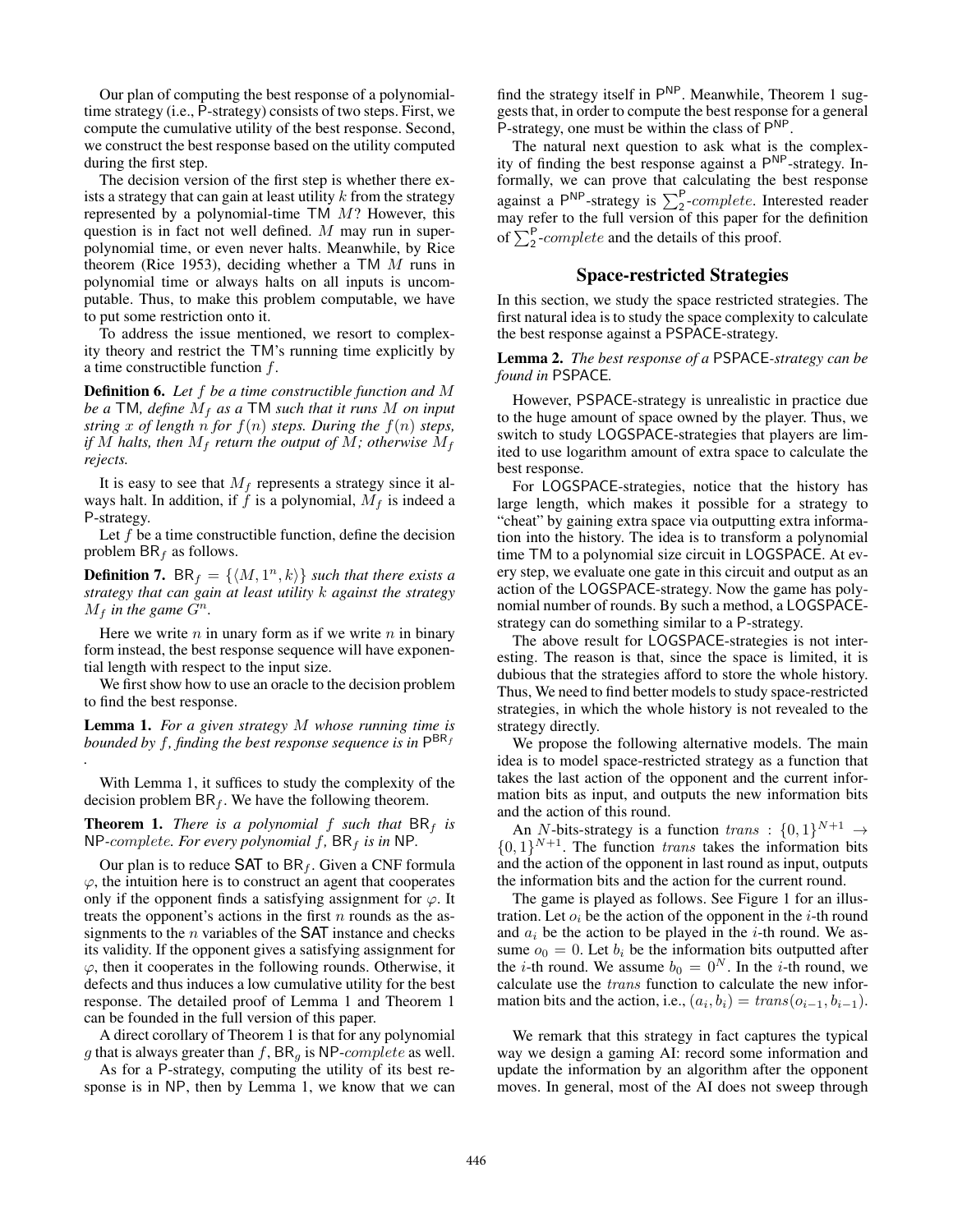

Figure 1: An illustration of the function trans. The dashed rectangle indicates the action profile of the first round.

the history every time when making a move, which is costly and typically unaffordable.

In the time-restricted case, we studied how much time resource is needed to find or implement a best response of a time-restricted strategy. In this case, since we focus on space resources, it is natural to study how much space resource is needed for the same tasks of a space-restricted strategy.

To do this, we should first define how to measure the amount of memory used by a strategy in our model. For an agent to work with a space-restricted strategy, it needs space to evaluate the function trans and store the description of the function trans itself. So it is natural to define the amount of space used by a space-restricted strategy to be the number of storage bits needed to evaluate the function trans plus the number of bits needed to specify the function trans.

In the following part of this section, we study the amount of space needed for a general TM to compute the best response for a space-restricted strategy and to implement the best response via a space-restricted strategy. We consider two cases. In the first case, we require trans to be efficiently computable. This leads to the *circuit strategy model*. In the second case, we drop the computation requirement and consider the *inplace strategy model*.

#### Circuit Strategy

In this section we consider the case that we require that function trans can be efficiently computed. In this case, since the number of information bits  $N$  is fixed, we can then represent trans as a polynomial size circuit. We can benefit from a circuit representation as a polynomial size circuit will always halt and can always be efficiently computed, which makes the analysis easier.

Definition 8. *An* N*-bits-circuit strategy is a boolean circuit* C which has  $N + 1$  *input gate and*  $N + 1$  *output gate. The size of a circuit strategy is the number of gates in* C *plus the binary description size of* C*.*

We include the number of gates in the size of  $C$  as for each gate we need one bit to record its output in order to evaluate the circuit C.

#### Inplace Strategy

In this section, we drop the computation efficiency requirement and consider the so-called inplace strategy defined as follows.

Definition 9. *An* N*-bits-inplace strategy is a* TM M *which runs on input of*  $N+1$  *bits, always halts, and uses only*  $N+1$ *bits of space, returns the content of tape as output when it*

## *halts. The size of an inplace strategy is* N *plus the binary description size of* M*.*

The name "inplace strategy" is due to the fact that the strategy is implemented by an "inplace" TM, which does not use any extra space other than the input tape itself. Note that in this case, it does not matter whether  $M$  accepts or rejects.

As dealing with time-restricted strategies, we are still faced with the same problem: how do we know  $M$  is an inplace strategy of  $N$  bits? We address this problem by a similar manner as we have done for time-restricted strategies.

Let M be a TM, define  $M_I$  as a TM such that it runs M on input string  $x$  of length  $N$ . If  $M$  tries to access tape cells outside the N input bits or does not halt after  $Q \cdot N2^N$  steps where  $Q$  is the number of the states in  $M$ , then  $M_I$  halts.  $M_I$  returns the content on the tape when it halts.

**Lemma 3.** *If*  $TM M$  *is an*  $(N-1)$ *-bits-inplace strategy, the output of*  $M_I$  *is the same as the output of*  $M$  *for every input of length* N*.*

## Complexity of Computing Best Response

Similar to what we have done for time-restricted cases, to study the space complexity for computing best response against a circuit strategy or an inplace strategy, we first study the decision version, and then use the decision version as a subroutine to find the best response.

We first introduce two sets of languages BRCT and BRIP, which are decision versions of finding best response against circuit strategy and inplace strategy, respectively.

**Definition 10.** BRCT =  $\{\langle C, n, k \rangle\}$  such that there exists *a strategy can yield at least utility* k *against circuit strategy* C in the game  $G^n$ . BRIP =  $\{\langle M, 1^N, n, k \rangle\}$  such that there *exists a strategy can yield at least utility* k *against an inplace strategy*  $M_I$  *with* N *information bits in the game*  $G^n$ .

Similar to the time-restricted case, once we have oracle access to the decision version, computing the best response can also be done by an algorithm similar to that of Theorem 1 in polynomial space, which implies the following lemma.

Lemma 4. *For a given inplace (circuit) strategy* M*, we can find the best response at each round in* PSPACE<sup>BRIP</sup> *or* PSPACEBRCT*.*

Lemma 4 suggests that, in order to study the complexity of finding best response against a circuit strategy or an inplace strategy, it suffices to study the decision version of the problem, which was given in the following theorems.

Theorem 2. BRIP *is* PSPACE*-*complete*.*

An NPSPACE algorithm is to enumerate all possible action sequences and simulate the inplace strategy to check whether it can gain utility at least k. As NPSPACE  $=$ PSPACE(Savitch 1970), BRIP  $\in$  PSPACE. The hardness part can be found in appendix.

Theorem 3. BRCT *is* PSPACE*-*complete*.*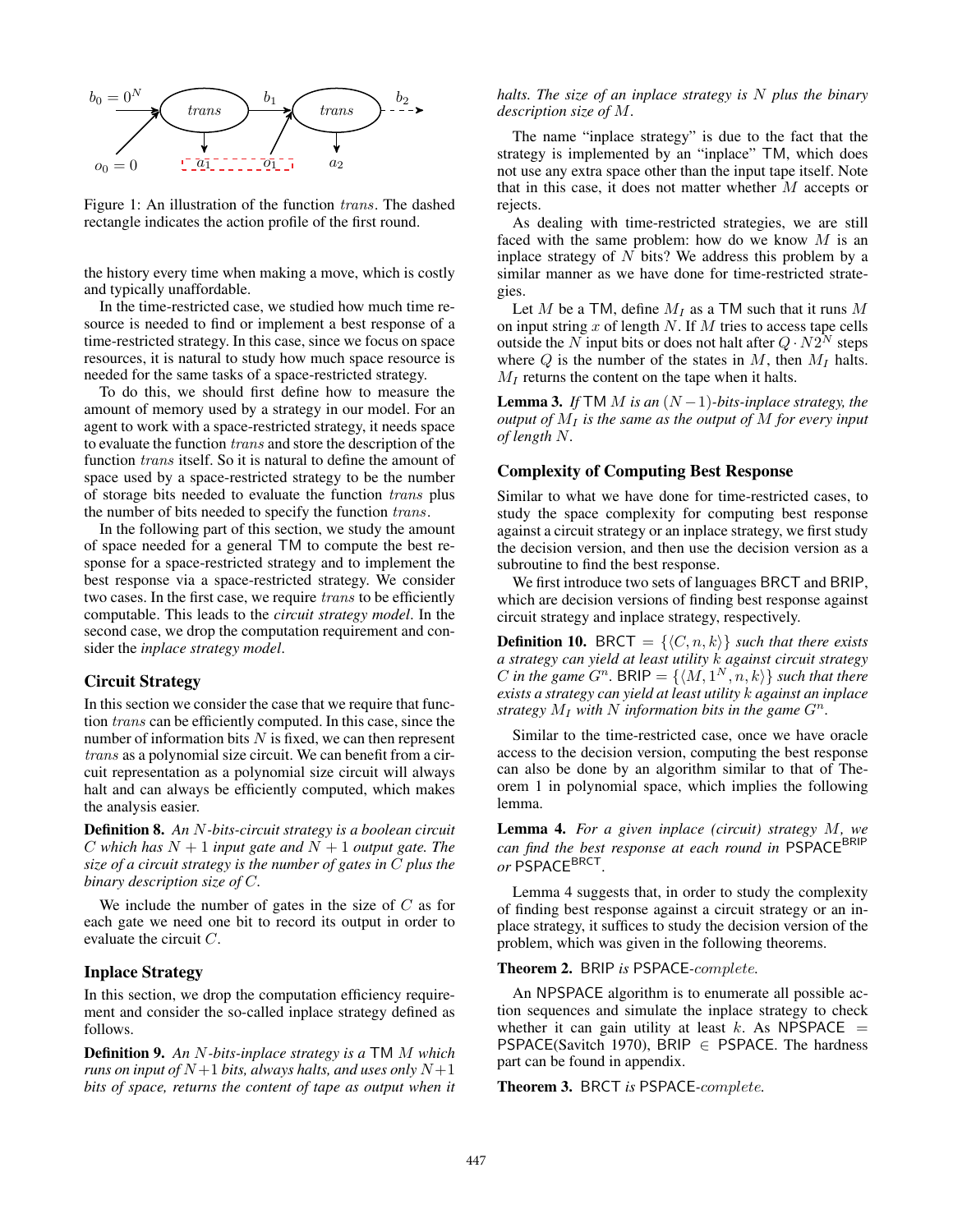Similar to Theorem 2, constructing a PSPACE algorithm is easy. The non-trivial part is to show that BRCT is PSPACE-complete. In order to prove that, we first introduce some necessary notations.

Let the alphabet of a TM be  $\{0, 1\}$  and the unused cells of the tape be filled with  $#$ . Define the configuration of a TM as follows.

Definition 11. *A configuration* u *of a* TM M *is a triple*  $(q, pos, content) \in Q \times \mathbb{N} \times \{0,1\}^*$ , where Q is the set *of states of* M*,* q *is the current state,* pos *is the location of the head pointer and* content *is the contents of all non-blank cells of the tape.*

For a NTM M, define  $\operatorname{next}_{c}(M, u)$  to be the configuration after running M for one step on configuration  $u$  with the nondeterministic choice to be c. If M have already halted on u, define  $next_c(u) = u$ .

The intuition of the proof comes as follows. First, as  $PSPACE = NPSPACE$ , it is sufficient to prove BRCT is NPSPACE-complete.

For a NPSPACE TM  $M$ , its configurations can be described by a polynomial number of bits. We construct a circuit strategy C whose information bits  $u \in \{0, 1\}^*$  describe a configuration of  $M$ . If  $u$  is not halted,  $C$  defects and treats the opponent's action as the nondeterministic choice  $c$  and outputs  $next_c(M, u)$  as information bits. Otherwise, C outputs  $u$  as information bits, cooperates if  $u$  is in an accepting state and defects if  $u$  is in a rejecting state.

To test whether  $M$  accepts a input string  $s$ , note that for a sufficient long running, if there is such a sequence of nondeterministic choices that lead  $M$  to an accepting state (which means  $M$  accepts  $s$ ), then  $C$  will always cooperate after that, so we can gain a relatively high utility. Otherwise, C will always defect, which causes a low utility. Detailed proof for this theorem can be found in the full version of this paper.

The above results demonstrate that computing a best response against a space-restricted strategy can be done in polynomial space, in contrary to the time-restricted case, where it is NP-*complete* to compute the best response.

## Complexity of Implementing Best Response

Now, we study the space complexity for implementing a best response of a particular space-restricted strategy, which is equivalent to the question what is the smallest possible size among all best responses.

From previous sections, the algorithm for computing the best response uses polynomial space. Then the natural question is whether it can be done in linear space? Notice that as the input string of the algorithm is  $\langle M, n, k \rangle$  which has length  $|M| + \log n + \log k = |M| + O(\log n)$ , thus we when say polynomial/linear space algorithm, we refer to a polynomial/linear function of  $|M| + O(\log n)$ .

We have the following theorem which demonstrates that it is impossible to have a linear space best response against an inplace strategy under reasonable complexity conjecture.

**Theorem 4.** *Unless* DSPACE $(n)$  = NSPACE $(n)$ *, there does not exist a constant* T *such that any inplace strategy of size* S *in super game* G<sup>n</sup> *have a best response implemented by an inplace strategy with size smaller than*  $T \cdot (S + \log n)$ *.* 

The intuition here is to construct an agent that simulates the behavior of a NTM on a specific input by treating the opponent's actions as the nondeterministic choices. The agent will cooperate only if it is in an accepting state. Thus, the best response strategy will output a sequence of nondeterministic choices which makes the NTM end in an accepting state. If the best response can be implemented in linear space, we can then construct a DTM which enumerates all possible inplace strategies with linear size to find the best response. By finding the best response, we can actually get the nondeterministic choices of the NTM, and thus can simulate the running of a NTM on a DTM, still by using linear space, which contradicts our assumption that  $DSPACE(n) \neq NSPACE(n)$ . Detailed proof can be found in the full version of this paper.

The taken-away message of Theorem 4 is that in general, implementing a best response of a particular strategy need much more space than the strategy itself.

## Nash Equilibria via Restricted Turing Machine

In this section, we study the case when both player are using restricted Turing machines strategies and this is a common knowledge. We are going to study infinitely repeated game from now on. For simplicity of analysis, we use the standard limit of mean as the utility notion.

Definition 12. *In an infinitely super game* G<sup>∞</sup>*, denote* <sup>s</sup>i *as the strategy of player* <sup>i</sup>*. The utility for player* <sup>i</sup> *is*  $U_i(s_1, s_2) = \liminf_{N \to \infty} \frac{1}{N} \sum_{t=1}^{N} u_i(a_{t,1}, a_{t,2})$ , where  $a_{t,i}$  is the action of the player i at the *t*-th round.  $a_{t,i}$  *is the action of the player i at the t-th round.* 

Suppose s is a strategy, Let  $S$  be the set of all possible strategies in  $G^{\infty}$ , denote  $BR(s) = \sup\{U_2(s,t) \mid t \in S\}.$ We say a strategy t is a best response of s if  $U_2(s,t)$  =  $BR(s)$ . Note that it is possible that there is no best response for s.

Suppose  $s$  is a strategy, and  $\mathcal C$  is a complexity class, denote  $BR_C(s) = \sup \{ U_2(s,t) \mid t \text{ is a } C \text{-strategy} \}.$  We say t is a Cbest response of s if  $U_2(s,t) = BR<sub>C</sub>(s)$ . Based on these notations, we are now ready to define  $C$ -Nash Equilibrium  $(C-NE)$ .

**Definition 13.** *A C-NE of an infinitely super game*  $G^{\infty}$  *is a pair of strategy*  $(s_1, s_2)$  *such that both*  $s_1$  *and*  $s_2$  *are* C*strategies, and none of them can gain higher utility by deviating to another* C*-strategy.*

Our goal now is to investigate how does such restriction affect the set of NE. At first glance, such a restriction will disqualify some old NEs. Surprisingly, such restriction will also produce some new NEs.

Lemma 5. *There exists a* TM*-NE that is not a NE, and a NE which is not a* TM*-NE.*

Lemma 6. *There exists a* P*-NE that is not a* TM*-NE, and a* TM*-NE which is not a* P*-NE.*

Moreover, we have some stronger results summarized in the following two theorems. We say a  $f : \mathbb{N} \to \mathbb{N}$  is a reasonable function, if  $f$  is a strictly increasing time constructible function such that  $f(0) > 0$ .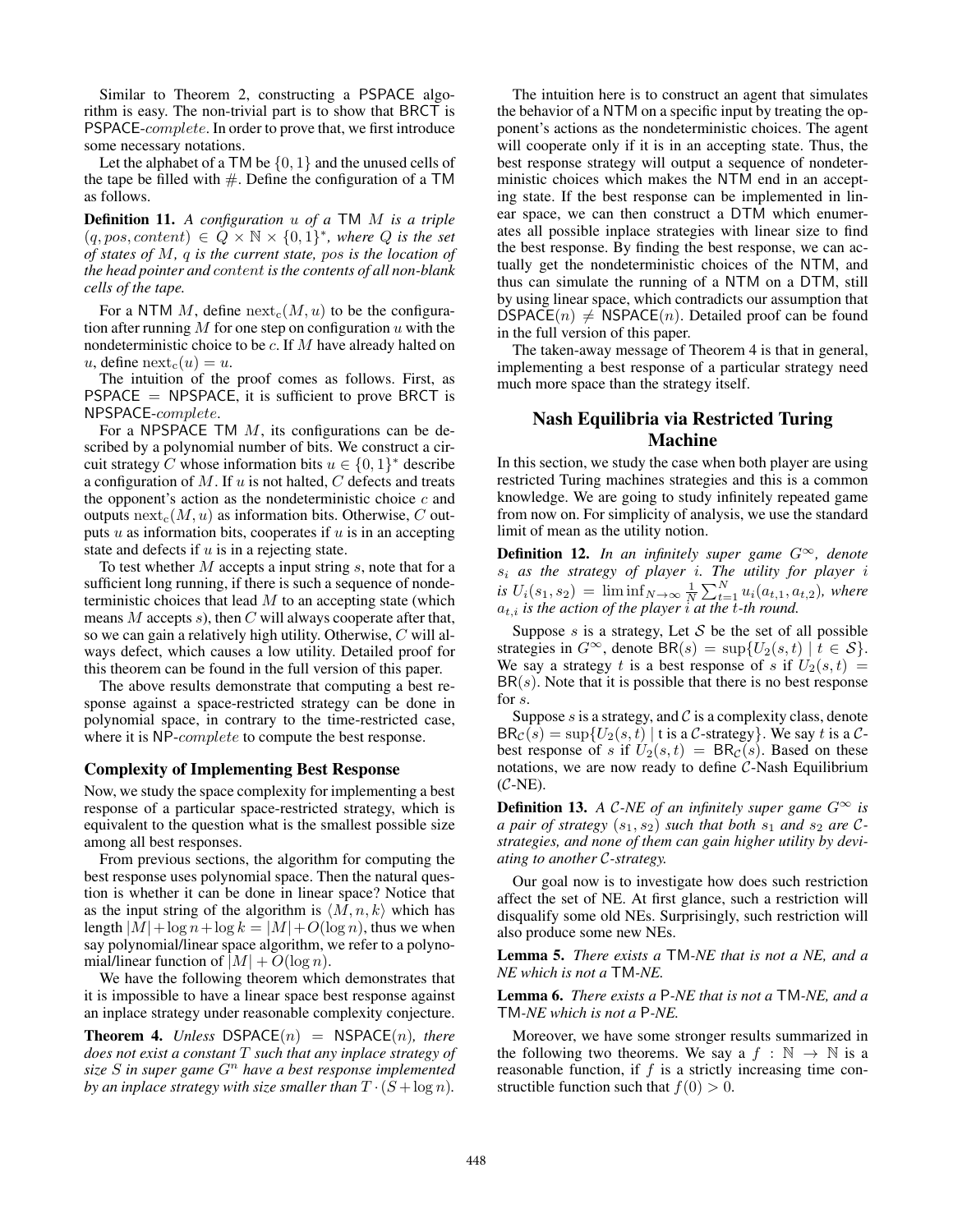**Theorem 5.** Let  $f, g : \mathbb{N} \to \mathbb{N}$  be two reasonable func*tions, such that*  $f(n) \log f(n) \in o(g(n))$  *and*  $f(n) \in$  $\Omega(n \log n)$ *. There exists a* DTIME $(f(n))$ *-NE which is not a* DTIME $(g(n))$ -*NE, and a* DTIME $(g(n))$ -*NE which is not*  $a$  DTIME $(f(n))$ *-NE*.

**Theorem 6.** *Let*  $f, g : \mathbb{N} \to \mathbb{N}$  *be two reasonable functions, such that*  $f(n) \in o(g(n))$  *and*  $f(n) \in \Omega(\log n)$ *. There exists a* DSPACE( $f(n)$ )*-NE which is not a* DSPACE( $g(n)$ )*-NE*, *and a* DSPACE $(g(n))$ *-NE which is not a* DSPACE $(f(n))$ *-NE.*

We sketch the essence of the proofs here. Full proof can be found in the full version of this paper. Let  $C, D$  be two complexity classes such that  $C \subset \mathcal{D}$ . Each of our results has two parts: there exists a  $D$ -NE which is not a  $C$ -NE, and there exists a  $C$ -NE which is not a  $D$ -NE.

We first construct a C-strategy  $s_1$  that  $s_1$  has a D-strategy as the best response but no C-strategy as the best response. For this purpose, we construct a hard problem  $P$ . And in some specific rounds,  $s_1$  treats the opponent's action as the answer to "what is the value of  $\mathcal{P}(x)$  ?" where x is dependent on the current round number.  $s_1$  will check whether the opponent's answer is right in later rounds. Once  $s_1$  finds an incorrect answer,  $s_1$  defects forever, otherwise  $s_1$  cooperates. Thus, in order to be the best response of  $s<sub>1</sub>$ , the opponent should be able to solve all questions correctly. Then we can construct  $P$  in a way that no machine of complexity  $C$ can compute it, but some machine in complexity  $D$  can.

To prove the first part, we further construct a  $D$ -strategy  $s_2$  that  $s_1$  and  $s_2$  together constitute a NE. Obviously they constitute a D-NE. And as  $s_1$  has no C-strategy as the best response, so they are not  $C$ -NE.

To prove the second part, we construct a hybrid strategy  $t$ such that it asks the opponent to make a two-decision choice at the first round. If the opponent choose the first choice,  $t$ then acts like a strategy  $t_1$  which is easy to make best response and  $BR(t_1) < BR(s_1)$ , and for the second choice, t will then act like strategy  $s_1$ .

Consider another strategy  $v$  which chooses the first choice and then behaves the same as  $t_1$ 's best response.  $t$  and  $v$ forms a C-NE if we construct them carefully. But they does not form  $D$ -NE, as  $v$  can make profitable deviation by choosing the second choice and acts like  $s_1$ 's best response.

### Future Works

There are some intriguing problems to be explored.

- How do the restrictions on strategies affect the set of NE in finitely repeated game? Particularly, to what extent should we restrict an inplace(circuit) strategy so that cooperation can be sustained?
- For circuit strategy and inplace strategy, what if we impose the so-called simple machine preference (i.e., prefer machines with fewer states)?

## References

Arora, S., and Barak, B. 2009. *Computational complexity*. Cambridge University Press, 1 edition.

Ben-porath, E. 1990. The complexity of computing a best response automaton in repeated games with mixed strategies. *Games and Economic Behavior* 2(1):1–12.

Cavallo, R., and Parkes, D. C. 2008. Efficient metadeliberation auctions. In *Proceedings of the Twenty-Third AAAI Conference on Artificial Intelligence, AAAI 2008, Chicago, Illinois, USA, July 13-17, 2008*, 50–56.

Celis, L. E.; Karlin, A. R.; Leyton-Brown, K.; Nguyen, C. T.; and Thompson, D. R. M. 2012. Approximately revenuemaximizing auctions for deliberative agents. In *Proceedings of the Twenty-Sixth AAAI Conference on Artificial Intelligence, July 22-26, 2012, Toronto, Ontario, Canada.*

Chen, L., and Tang, P. 2015. Bounded rationality of restricted turing machines. In *Proceedings of the 2015 International Conference on Autonomous Agents and Multiagent Systems*, 1673–1674. International Foundation for Autonomous Agents and Multiagent Systems.

Gilboa, I. 1988. The complexity of computing best-response automata in repeated games. *Journal of Economic Theory* 45(2):342–352.

Knoblauch, V. 1994. Computable strategies for repeated prisoner' s dilemma. *Games and Economic Behavior* 7(3):381–389.

Lacôte, G. 2005. Boundedly complex turing machines play the repeated prisoner's dilemma: some results. Technical report.

Larson, K., and Sandholm, T. 2004. Experiments on deliberation equilibria in auctions. In *3rd International Joint Conference on Autonomous Agents and Multiagent Systems (AAMAS 2004), 19-23 August 2004, New York, NY, USA*, 394–401.

Larson, K., and Sandholm, T. 2005. Mechanism design and deliberative agents. In *4th International Joint Conference on Autonomous Agents and Multiagent Systems (AA-MAS 2005), July 25-29, 2005, Utrecht, The Netherlands*, 650–656.

Megiddo, N., and Wigderson, A. 1986. On play by means of computing machines: preliminary version. 259–274.

Nachbar, J. H., and Zame, W. R. 1996. Non-computable strategies and discounted repeated games. *Economic theory* 8(1):103–122.

Osborne, M. J., and Rubinstein, A. 1994. *A Course in Game Theory*. MIT Press.

Rice, H. G. 1953. Classes of recursively enumerable sets and their decision problems. *Transactions of the American Mathematical Society* 358–366.

Rubinstein, A. 1986. Finite automata play the repeated prisoner's dilemma. *Journal of Economic Theory* 83–96.

Savitch, W. J. 1970. Relationships between nondeterministic and deterministic tape complexities. *Journal of computer and system sciences* 4(2):177–192.

Tang, P., and Zhang, H. 2016. Unit-sphere games. *International Journal of Game Theory, to appear*.

Tang, P.; Teng, Y.; Wang, Z.; Xiao, S.; and Xu, Y. 2017.